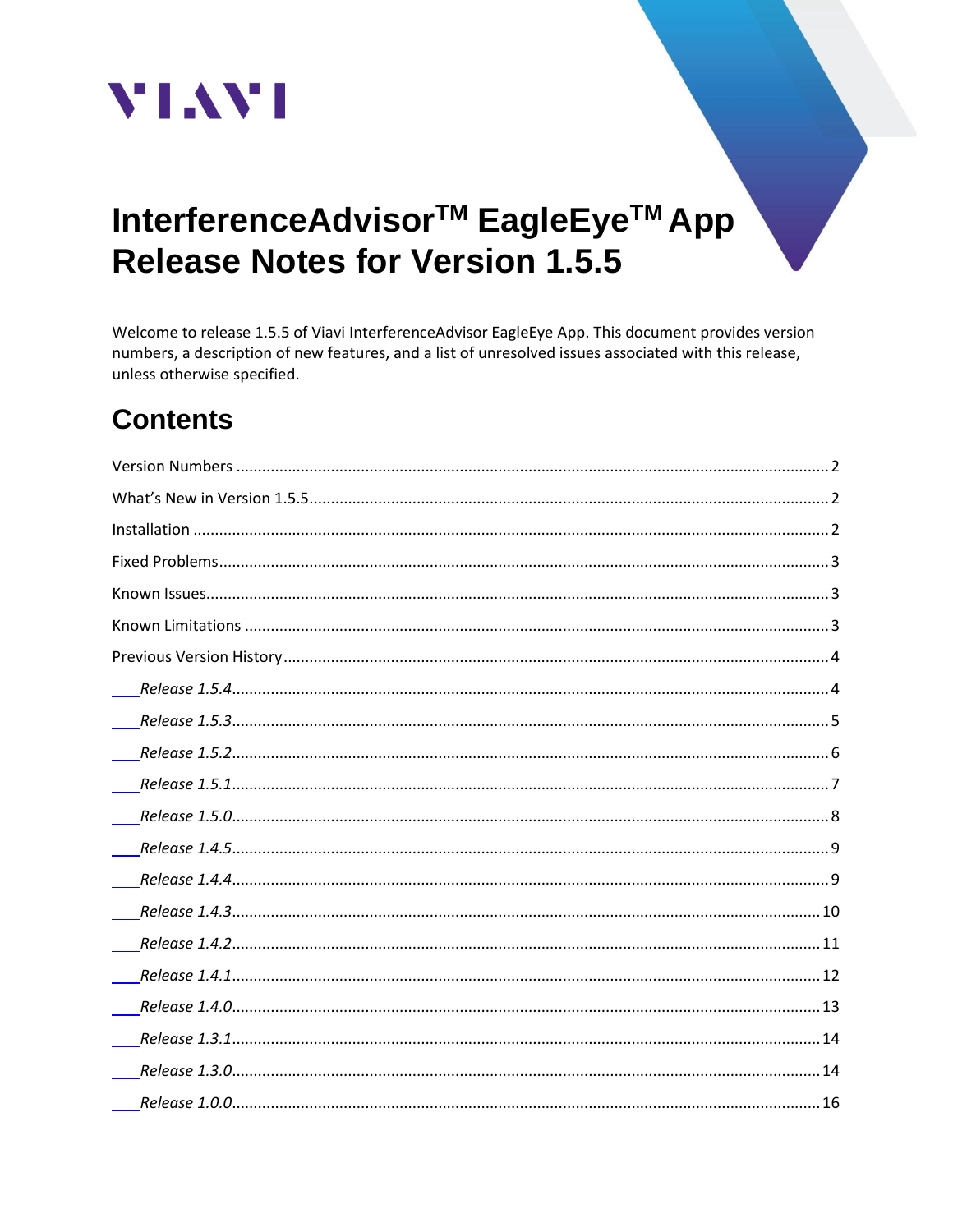# <span id="page-1-0"></span>**Version Numbers**

The following table lists the versions of related VIAVI hardware and/or software that can be used in conjunction with this release for InterferenceAdvisor EagleEye App.

#### **Software Application Version Configuration**

| ۴а<br>1918-VP<br>$-$ | . . |
|----------------------|-----|
|                      |     |

#### **Compatible Instrument Firmware Version**

| JD780A, JD780B, or JD740B series | 3.100.032 or higher  |
|----------------------------------|----------------------|
| CellAdvisor 5G                   | 5.075.006r or higher |
| OneAdvisor-800                   | 3.1.1                |

## <span id="page-1-1"></span>**What's New in Version 1.5.5**

- Optional Feature: Spectrum Clearing Mode (CellAdvisor 5G or OneAdvisor-800)
- Setup Save/Load in Spectrum Control
- Report Generation in History
- Results Save as KML Files
- New Instrument Connection Screen

# <span id="page-1-2"></span>**Installation**

- Online update is enabled with the following procedures:
	- o Run the EagleEye app.
	- o Go to **Settings**.
	- o Tap **About EagleEye**.
	- o Tap the **SOFTWARE UPDATE** button.

#### **System requirement**

**■** Android tablet (Samsung Galaxy Tab S2 9.7", S3 9.7", S4 10.5", or S5e 10.5", Android version 7.0/8.0 or higher) with the EagleEye app installed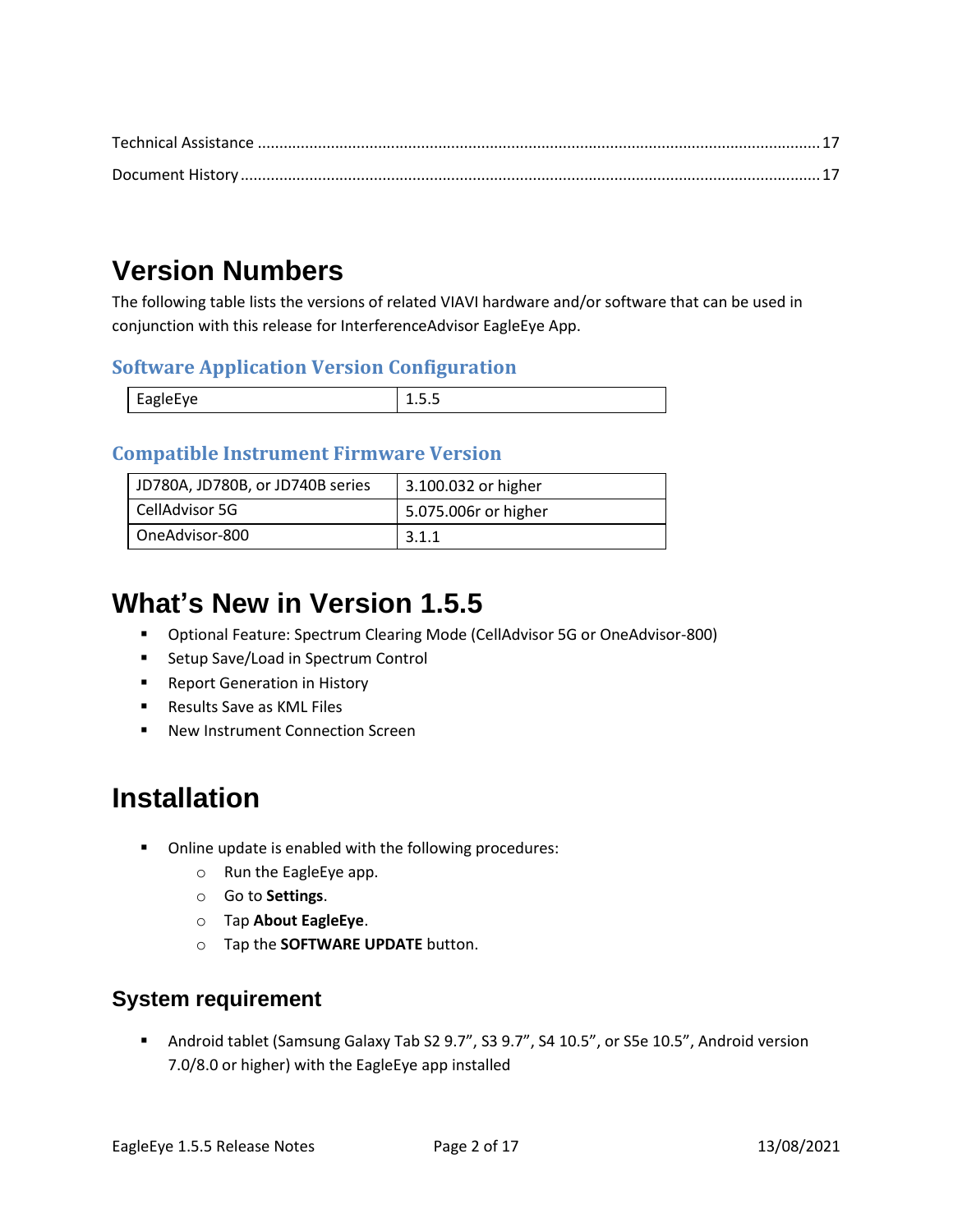- InterferenceAdvisor EagleEye SW (Android App)
	- o IA811-001 for Interference Hunting (mandatory)
	- o IA811-002 for Spectrum Clearing (optional)
- CellAdvisor JD780A, JD780B, or JD740B series (3.100.032 or higher), CellAdvisor 5G (Firmware 5.075.006r or higher) and ONA-800A (Bundle Firmware 3.1.1 or higher) with the following options installed:

CellAdvisor:

- o Option #011 Interference Analyzer (mandatory)
- o Option #010 GPS receiver and antenna (required for gated sweep mode)
- o Option #016 Wi-Fi connectivity (required for Wi-Fi communication)

CellAdvisor 5G:

- o Option S013 Interference Analyzer (mandatory)
- o Option S015 Gated Sweep (required for gated sweep mode)
- o Option S002 GPS Connectivity with GPS Antenna (required for gated sweep mode)
- o Option S004 Wi-Fi Connectivity (required for Wi-Fi communication)

#### ONA-800A:

- o Option SP-INTAN Interference Analyzer (mandatory)
- o Option SP-GSS Gated Sweep (required for gated sweep mode)
- o Option SP-GNSS GPS Connectivity with GPS Antenna (required for gated sweep mode)
- o Option MF-WIFI Connectivity (required for Wi-Fi communication)

### <span id="page-2-0"></span>**Fixed Problems**

▪ None

### <span id="page-2-1"></span>**Known Issues**

▪ None

# <span id="page-2-2"></span>**Known Limitations**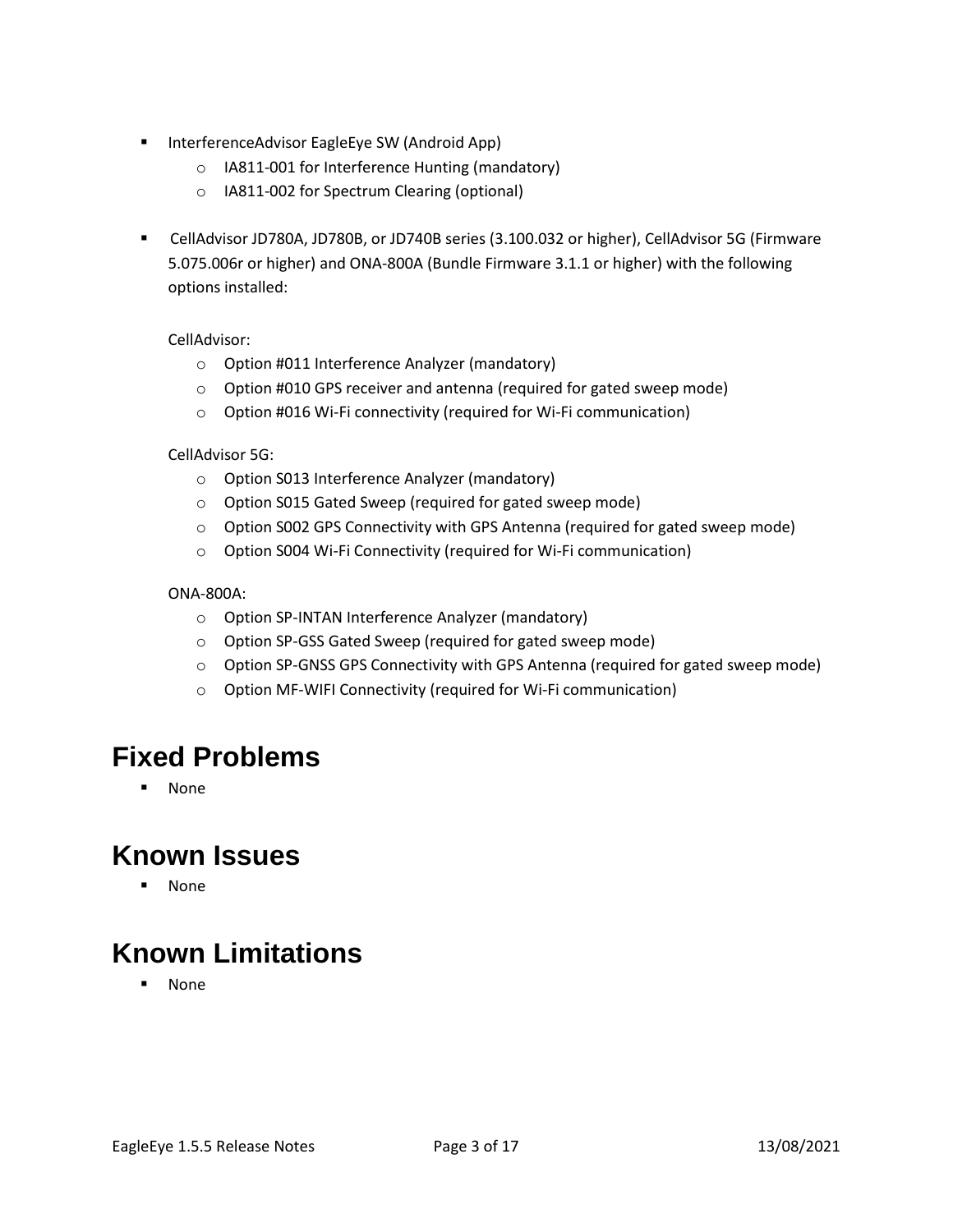# <span id="page-3-0"></span>**Previous Version History**

This section provides history of previous software versions.

### <span id="page-3-1"></span>*Release 1.5.4*

# **Version Numbers**

The following table lists the versions of related VIAVI hardware and/or software that can be used in conjunction with this release for InterferenceAdvisor EagleEye App.

#### **Software Application Version Configuration**

| $\sim$ |
|--------|
|--------|

#### **Compatible Instrument Firmware Version**

| JD780A, JD780B, or JD740B series | 3.100.032 or higher  |
|----------------------------------|----------------------|
| CellAdvisor 5G                   | 5.075.006r or higher |
| OneAdvisor-800                   | 3.1.1                |

### **What's New in Version 1.5.4**

■ New 'Screen Unlock' icon that allows users to unlock the screen of a connected instrument (CellAdvisor 5G or OneAdvisor-800)



# **Installation**

- Online update is enabled with the following procedures:
	- o Run the EagleEye app.
	- o Go to **Settings**.
	- o Tap **About EagleEye**.
	- o Tap the **SOFTWARE UPDATE** button.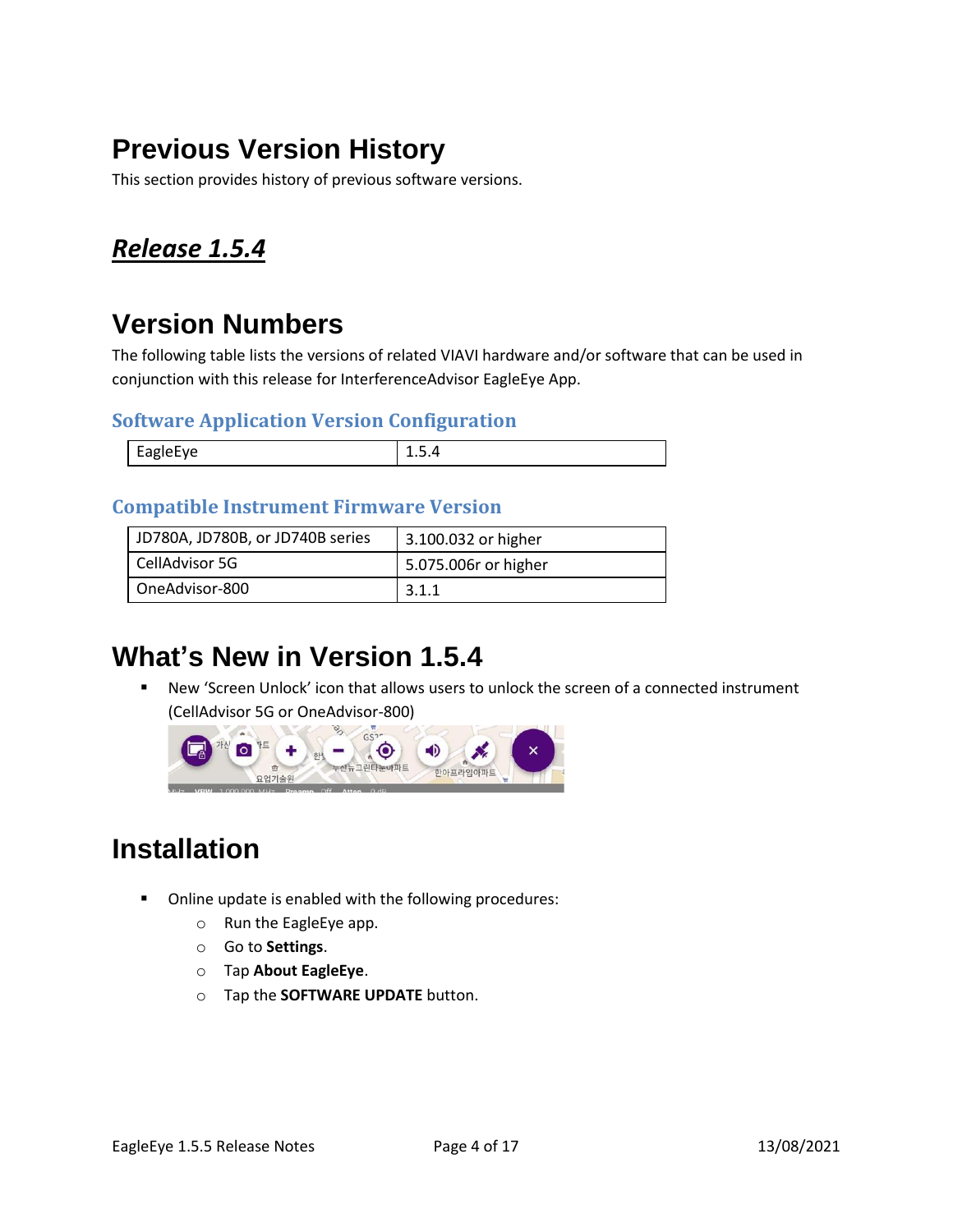# **Fixed Problems**

■ Intermittently incorrect reading of Channel Power

# **Known Issues**

▪ None

# **Known Limitations**

▪ None

### <span id="page-4-0"></span>*Release 1.5.3*

### **Version Numbers**

The following table lists the versions of related VIAVI hardware and/or software that can be used in conjunction with this release for InterferenceAdvisor EagleEye App.

#### **Software Application Version Configuration**

| apiprve |  |
|---------|--|

#### **Compatible Instrument Firmware Version**

| JD780A, JD780B, or JD740B series | 3.100.032 or higher  |
|----------------------------------|----------------------|
| CellAdvisor 5G                   | 5.075.006r or higher |
| OneAdvisor-800                   | 3.1.1                |

# **What's New in Version 1.5.3**

▪ None

# **Fixed Problems**

■ A marker set in the Spectrum Control view goes outside of the Peak Power bandwidth on the mini spectrum in the Map view.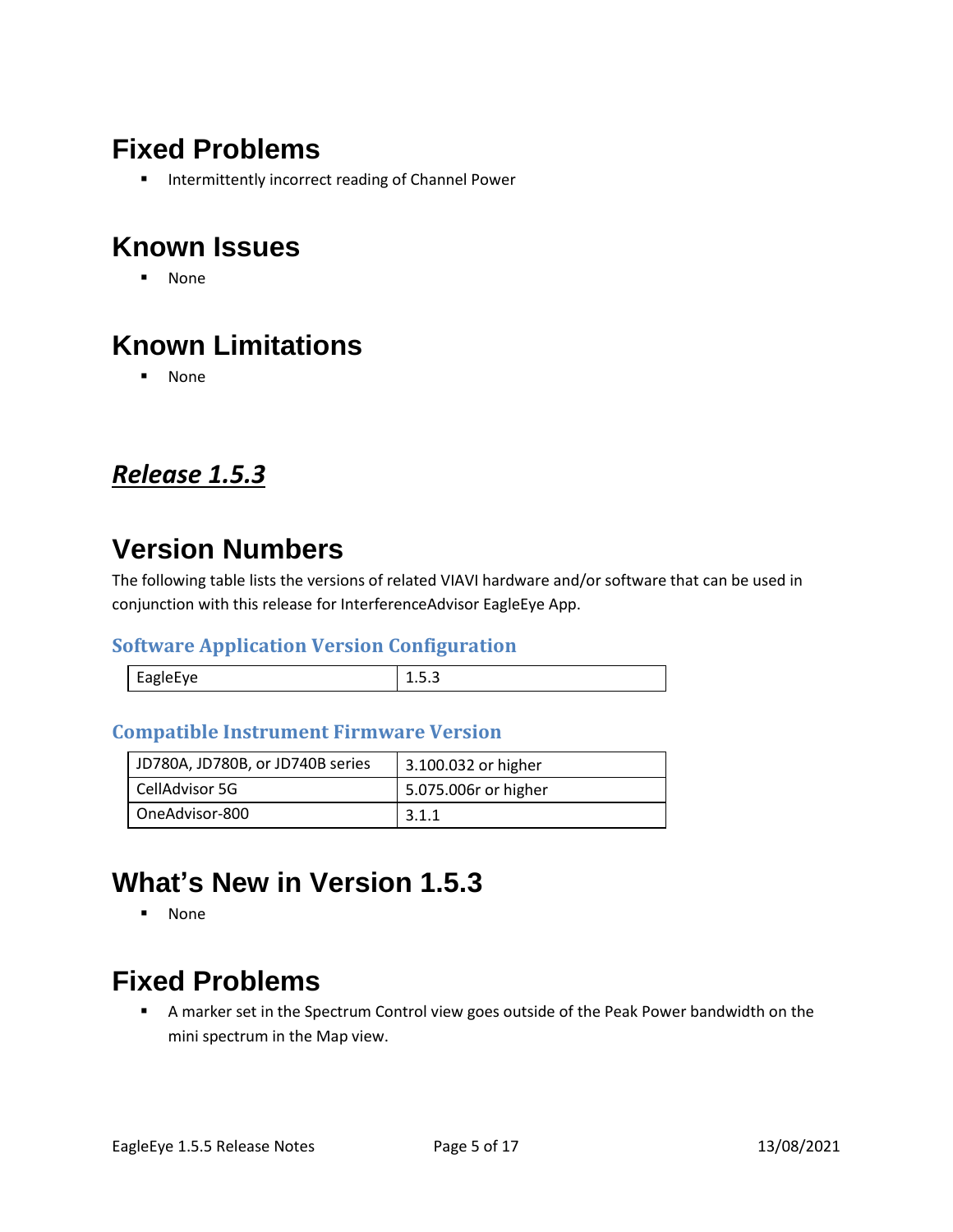# **Known Issues**

▪ None

# **Known Limitations**

▪ None

### <span id="page-5-0"></span>*Release 1.5.2*

# **Version Numbers**

The following table lists the versions of related VIAVI hardware and/or software that can be used in conjunction with this release for InterferenceAdvisor EagleEye App.

#### **Software Application Version Configuration**

| auiprvp |  |
|---------|--|
|         |  |

#### **Compatible Instrument Firmware Version**

| JD780A, JD780B, or JD740B series | 3.100.032 or higher  |
|----------------------------------|----------------------|
| CellAdvisor 5G                   | 5.075.006r or higher |
| OneAdvisor-800                   | 3.1.1                |

# **What's New in Version 1.5.2**

▪ None

# **Fixed Problems**

- Pre-amp status mismatch between InterferenceAdvisor and CellAdvisor 5G/OneAdvisor-800
- Sweep mode mismatch between InterferenceAdvisor and CellAdvisor 5G/OneAdvisor-800
- GPS locking issue in China
- No display of spectrum trace on CellAdvisor 5G FW 5.070
- Gated Sweep mode set to ON in Spectrum Control view changed back to OFF in Map view

### **Known Issues**

▪ None

EagleEye 1.5.5 Release Notes **Page 6 of 17** 13/08/2021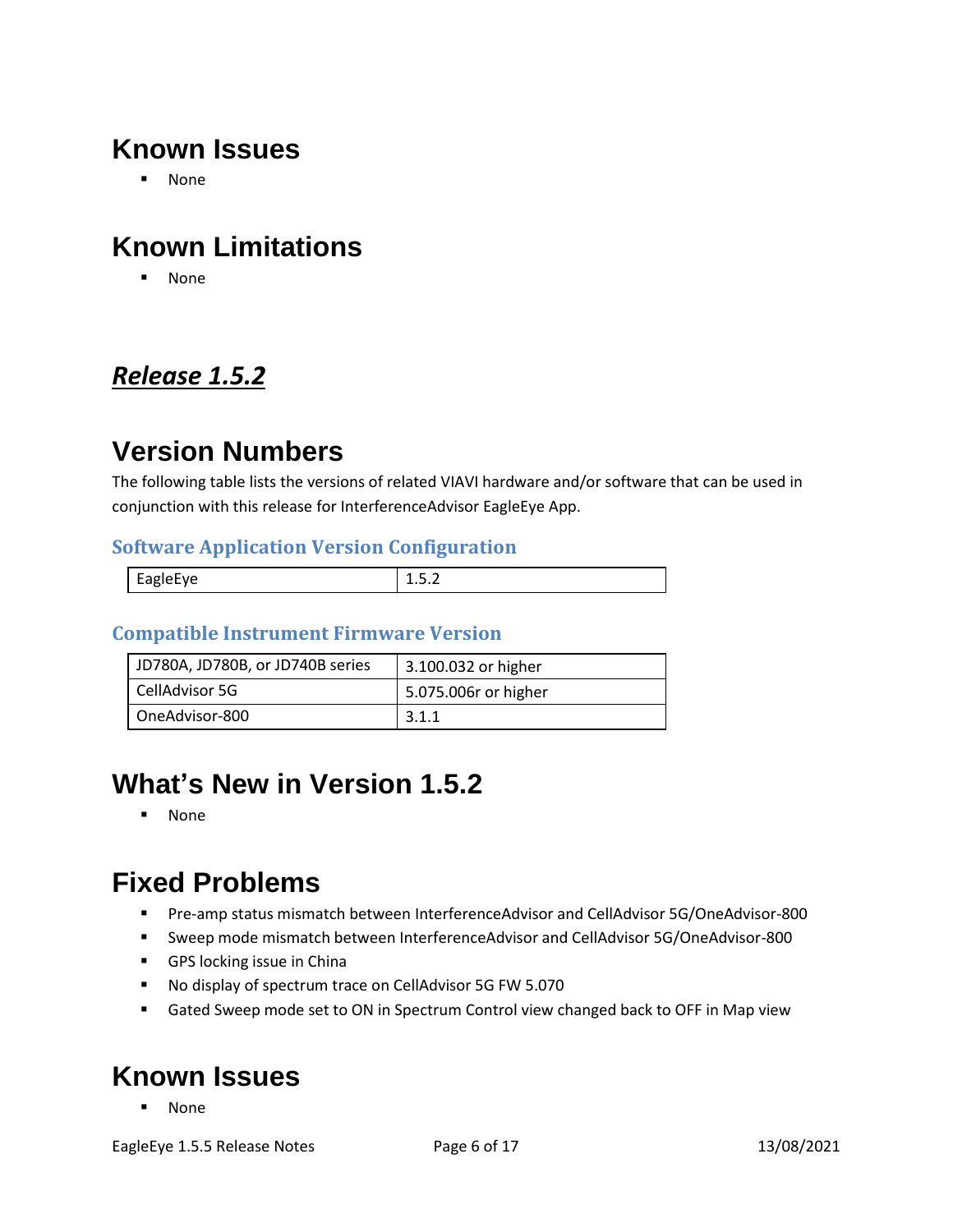# **Known Limitations**

▪ None

### <span id="page-6-0"></span>*Release 1.5.1*

# **Version Numbers**

The following table lists the versions of related VIAVI hardware and/or software that can be used in conjunction with this release for InterferenceAdvisor EagleEye App.

#### **Software Application Version Configuration**

| ---- |
|------|

#### **Compatible Instrument Firmware Version**

| JD780A, JD780B, or JD740B series | 3.100.032 or higher  |
|----------------------------------|----------------------|
| CellAdvisor 5G                   | 5.065.041r or higher |
| OneAdvisor-800                   | 1.2.0                |

# **What's New in Version 1.5.1**

▪ None

### **Fixed Problems**

■ Unable to Go Interference Hunting without Gated Sweep License and License disabled error

# **Known Issues**

■ Unable to Connect to CA5G/ONA-800 Connect to iPhone Hotspot

# **Known Limitations**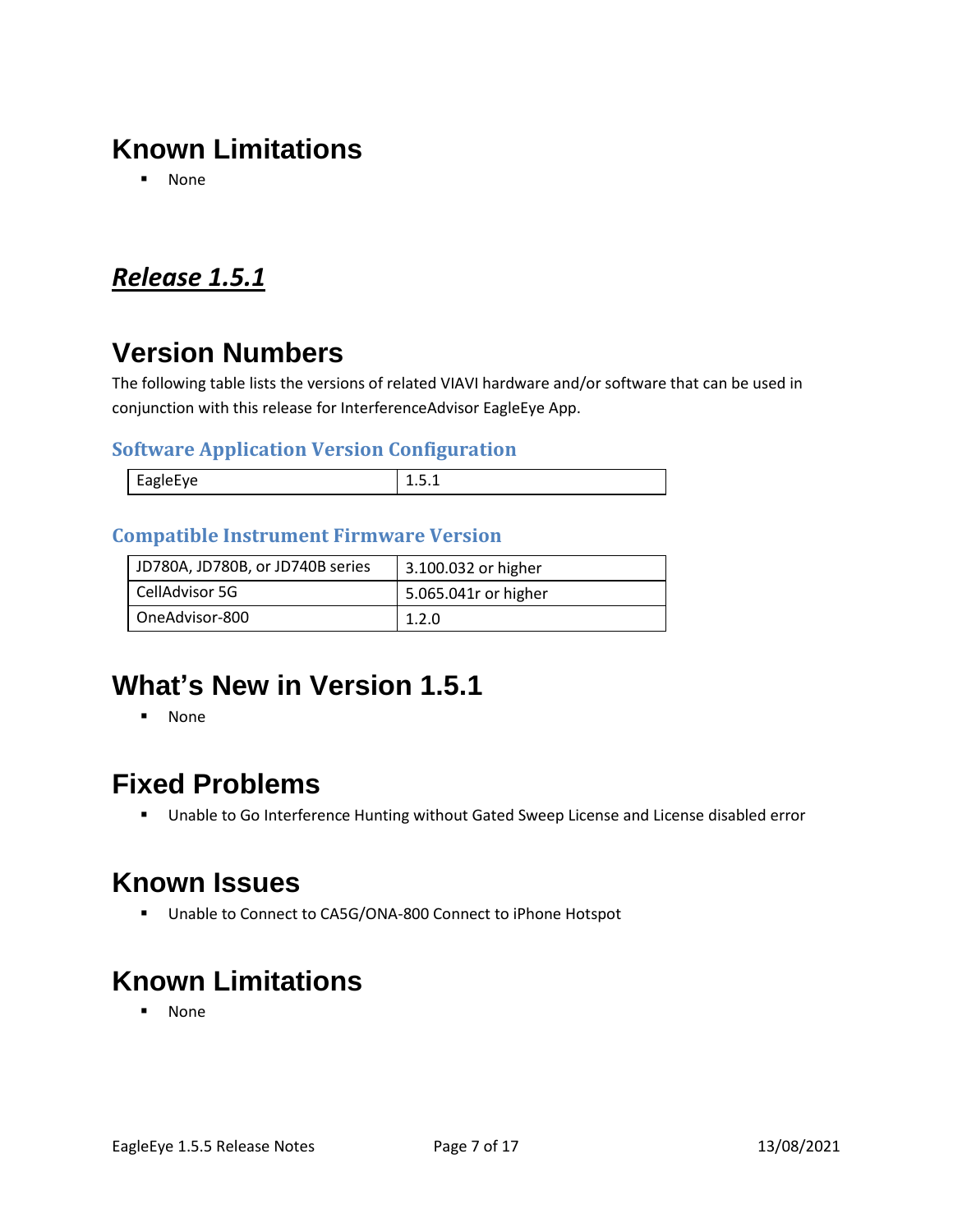# <span id="page-7-0"></span>*Release 1.5.0*

# **Version Numbers**

The following table lists the versions of related VIAVI hardware and/or software that can be used in conjunction with this release for InterferenceAdvisor EagleEye App.

#### **Software Application Version Configuration**

| EagleEye | -⊷ |
|----------|----|

#### **Compatible Instrument Firmware Version**

| JD780A, JD780B, or JD740B series | 3.100.032 or higher  |
|----------------------------------|----------------------|
| CellAdvisor 5G                   | 5.065.041r or higher |
| OneAdvisor-800                   | 1.2.0                |

# **What's New in Version 1.5.0**

- Interface with CellAdvisor 5G and OneAdvisor-800
- Wireline connectivity between the tablet and the instrument via Ethernet
- No need of software option #180 dedicated to InterferenceAdvisor Mobile

### **Fixed Problems**

▪ None

### **Known Issues**

▪ None

# **Known Limitations**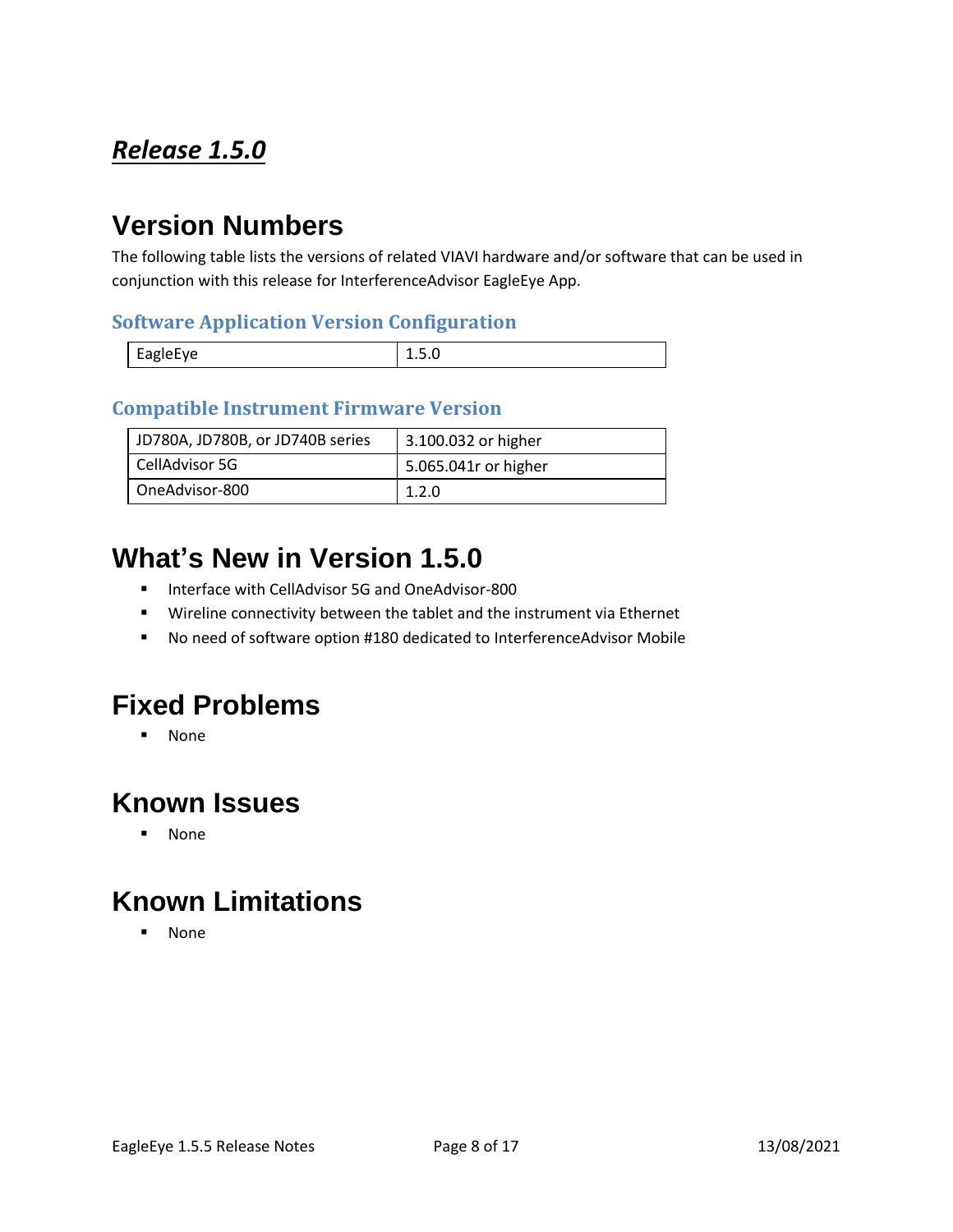# <span id="page-8-0"></span>*Release 1.4.5*

## **Version Numbers**

The following table lists the versions of related VIAVI hardware and/or software that can be used in conjunction with this release for InterferenceAdvisor EagleEye App.

#### **Software Application Version Configuration**

| <b>FAPIPFVP</b> | ---- |
|-----------------|------|

#### **Compatible CellAdvisor Firmware Version**

JD780A, JD780B, or JD740B series | 3.100.032 or higher

# **What's New in Version 1.4.5**

▪ None

### **Fixed Problems**

■ Communication freeze when connected to a CellAdvisor with its Web Remote turned on or not properly turned off on the instrument

### **Known Issues**

▪ None

### **Known Limitations**

**None** 

### <span id="page-8-1"></span>*Release 1.4.4*

# **Version Numbers**

The following table lists the versions of related VIAVI hardware and/or software that can be used in conjunction with this release for InterferenceAdvisor EagleEye App.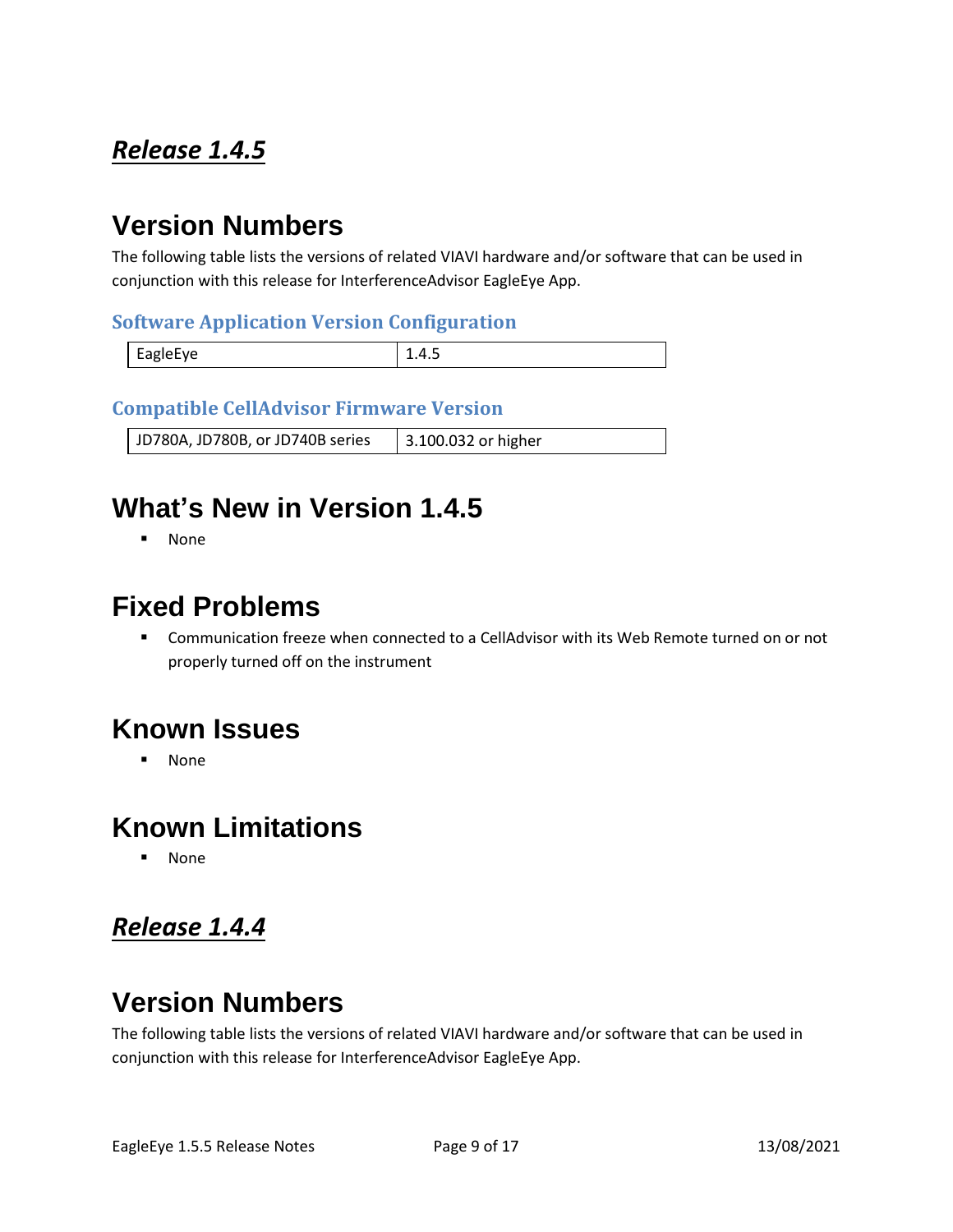#### **Software Application Version Configuration**

EagleEye 2.4.4

#### **Compatible CellAdvisor Firmware Version**

JD780A, JD780B, or JD740B series | 3.100.032 or higher

### **What's New in Version 1.4.4**

▪ None

### **Fixed Problems**

■ Could not update software to version 1.4.3 in EagleEye

### **Known Issues**

▪ None

### **Known Limitations**

▪ None

### <span id="page-9-0"></span>*Release 1.4.3*

### **Version Numbers**

The following table lists the versions of related VIAVI hardware and/or software that can be used in conjunction with this release for InterferenceAdvisor EagleEye App.

#### **Software Application Version Configuration**

| AVHAIQE<br>יס~– | ∸.−. |
|-----------------|------|
|-----------------|------|

#### **Compatible CellAdvisor Firmware Version**

| JD780A, JD780B, or JD740B series | 3.100.032 or higher |
|----------------------------------|---------------------|
|----------------------------------|---------------------|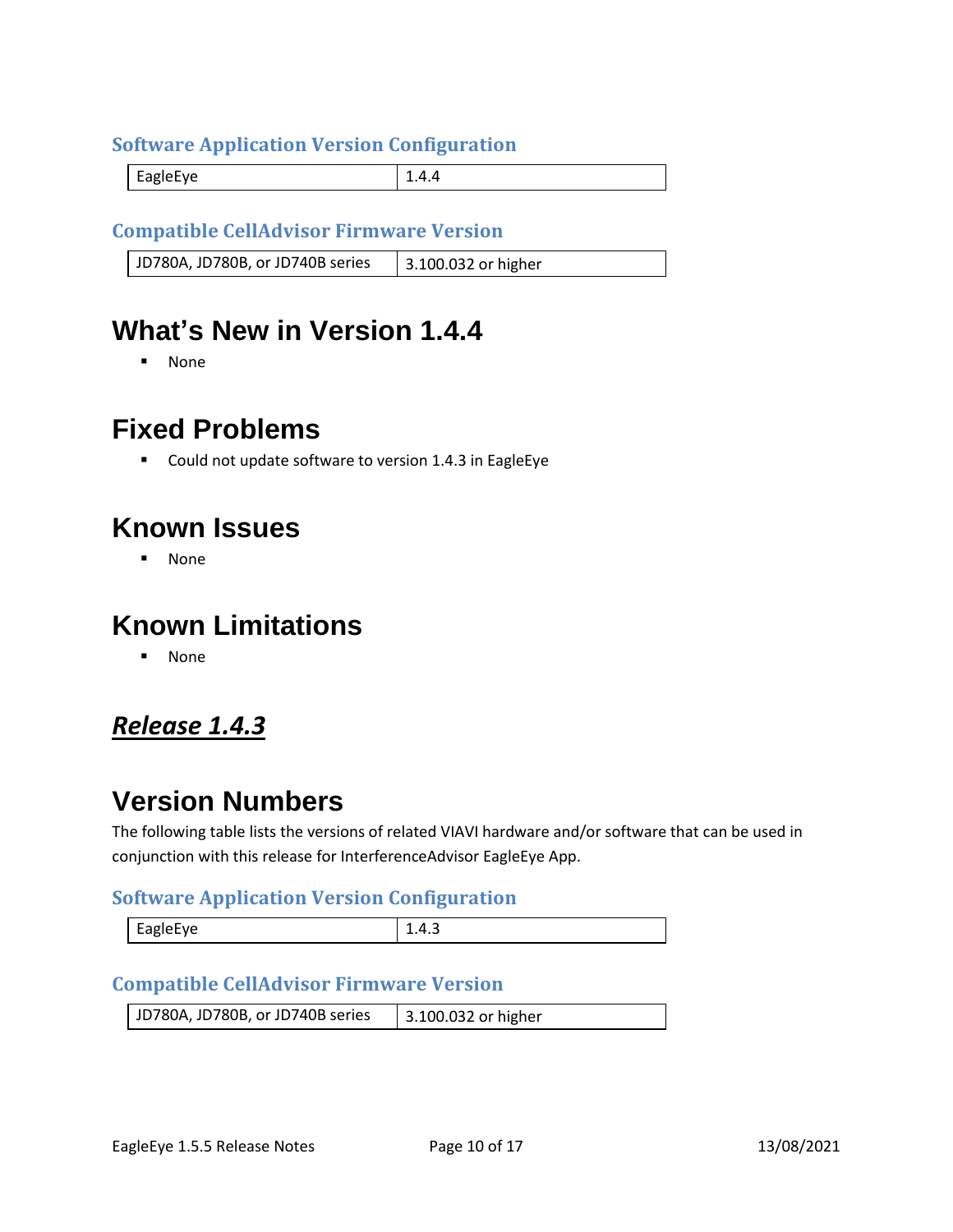# **What's New in Version 1.4.3**

■ Support of new display resolution (2560 x 1600 pixels) of Samsung Galaxy Tab S4

# **Fixed Problems**

■ After creating a report file, could not open the saved file in .pdf

# **Known Issues**

▪ None

### **Known Limitations**

▪ None

## <span id="page-10-0"></span>*Release 1.4.2*

# **Version Numbers**

The following table lists the versions of related VIAVI hardware and/or software that can be used in conjunction with this release for InterferenceAdvisor EagleEye App.

#### **Software Application Version Configuration**

| EagleEye | $\cdots$ |
|----------|----------|
|          |          |

#### **Compatible CellAdvisor Firmware Version**

JD780A, JD780B, or JD740B series | 3.090.032 or higher

# **What's New in Version 1.4.2**

▪ None

# **Problems**

- Crash on the spectrum view inside the replay mode
- License validation error on a registered tablet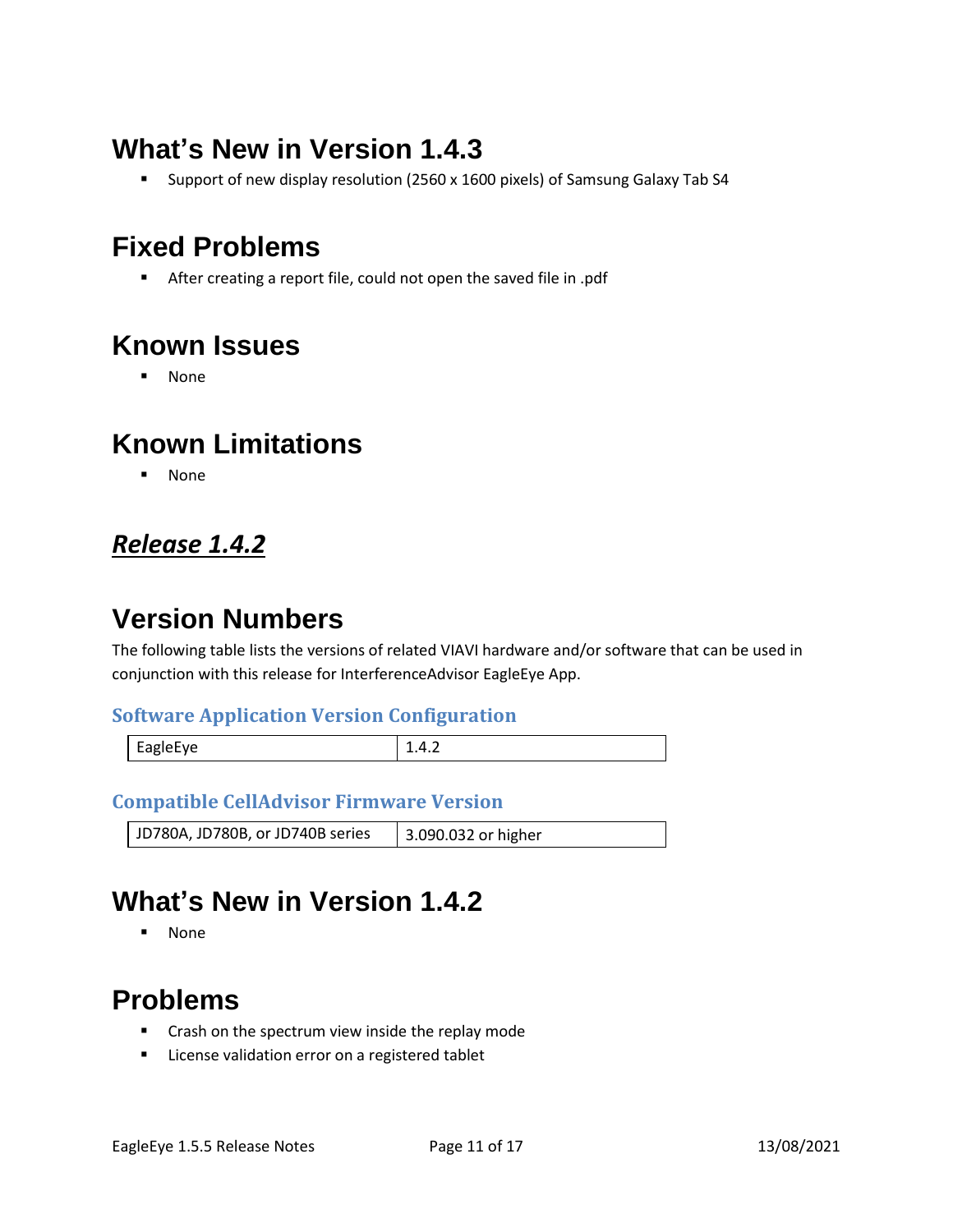# **Known Issues Fixed**

▪ None

# **Known Limitations**

▪ None

### <span id="page-11-0"></span>*Release 1.4.1*

# **Version Numbers**

The following table lists the versions of related VIAVI hardware and/or software that can be used in conjunction with this release for InterferenceAdvisor EagleEye App.

#### **Software Application Version Configuration**

| $\overline{ }$<br>.<br>н.<br><b>AUIPFVE</b><br>- - | ---- |
|----------------------------------------------------|------|
|                                                    |      |

#### **Compatible CellAdvisor Firmware Version**

JD780A, JD780B, or JD740B series 3.090.032 or higher

# **What's New in Version 1.4.1**

**■** Timestamp added to the breadcrumb details in the Map view and the History

# **Fixed Problems**

- Offline Map Downloader
	- o Improved to load the world map when going to the offline map downloader
	- o Changed to go to my location when the 'my location' icon is tapped once
	- $\circ$  Changed to load a map area initially based on the current location for a first-time user
- For users in China only Fixed the GPS lock problem with OpenStreetMap. It requires the language setting set to Chinese to have the GPS work properly.

# **Known Issues**

**None**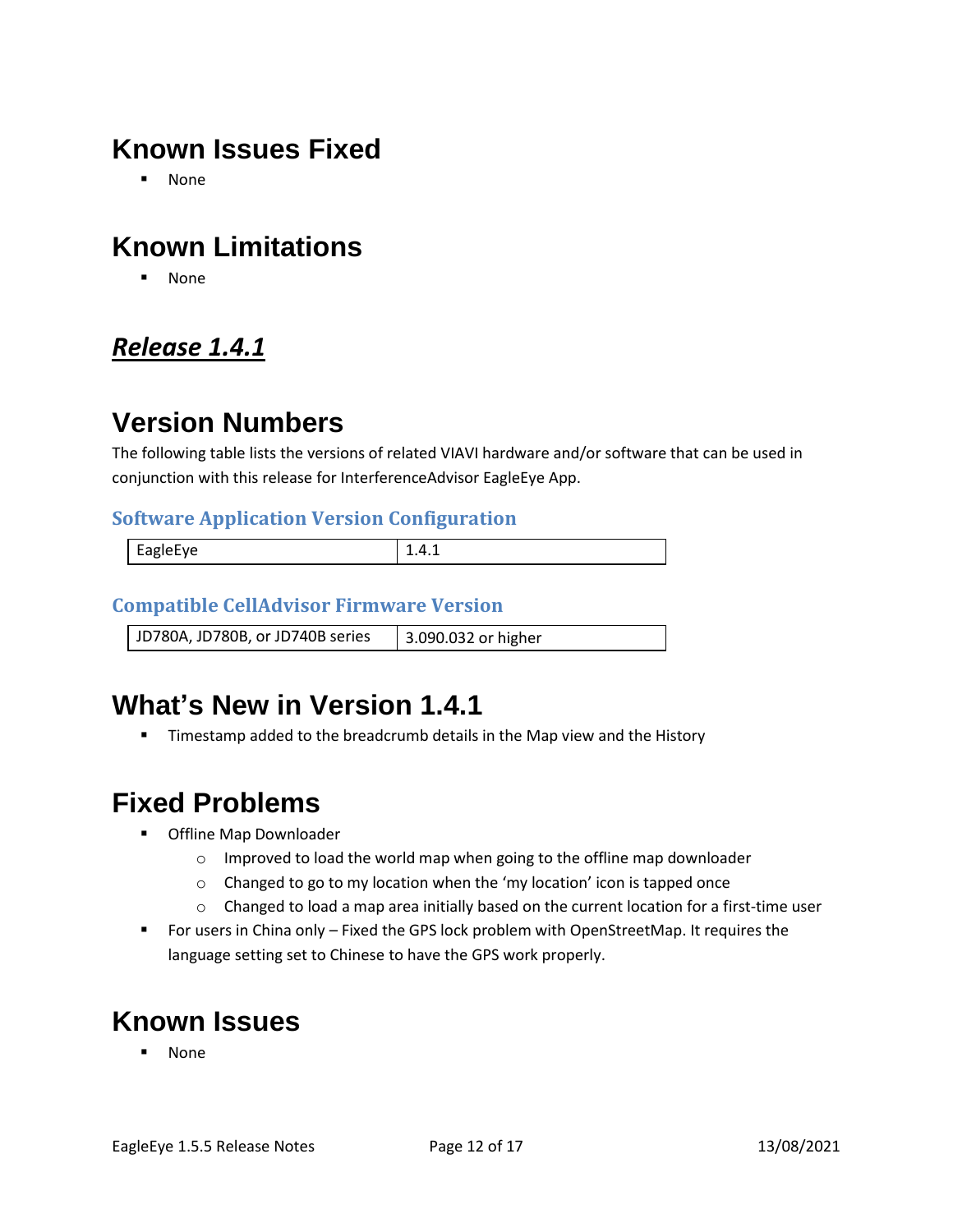# **Known Limitations**

▪ None

### <span id="page-12-0"></span>*Release 1.4.0*

# **Version Numbers**

The following table lists the versions of related VIAVI hardware and/or software that can be used in conjunction with this release for InterferenceAdvisor EagleEye App.

#### **Software Application Version Configuration**

| <b>FagleFve</b><br>$\sim$<br>$\sim$ $\sim$ | $\cdots$<br>________ |
|--------------------------------------------|----------------------|

#### **Compatible CellAdvisor Firmware Version**

JD780A, JD780B, or JD740B series 3.090.032 or higher

## **What's New in Version 1.4.0**

- New enhancement release of software application with the following features:
	- o Supportability of OpenStreetMap and offline maps
	- o Autosave of trace data and screenshots
	- o Display of warning message at the start of the EagleEye app
	- o Software update without connecting to a CellAdvisor
	- o Addition of the spectrum 'Hold' button to pause/resume the trace update
	- o Touch screen lock when driving
	- o Language in Chinese

### **Fixed Problems**

▪ None

### **Known Issues**

▪ None

### **Known Limitations**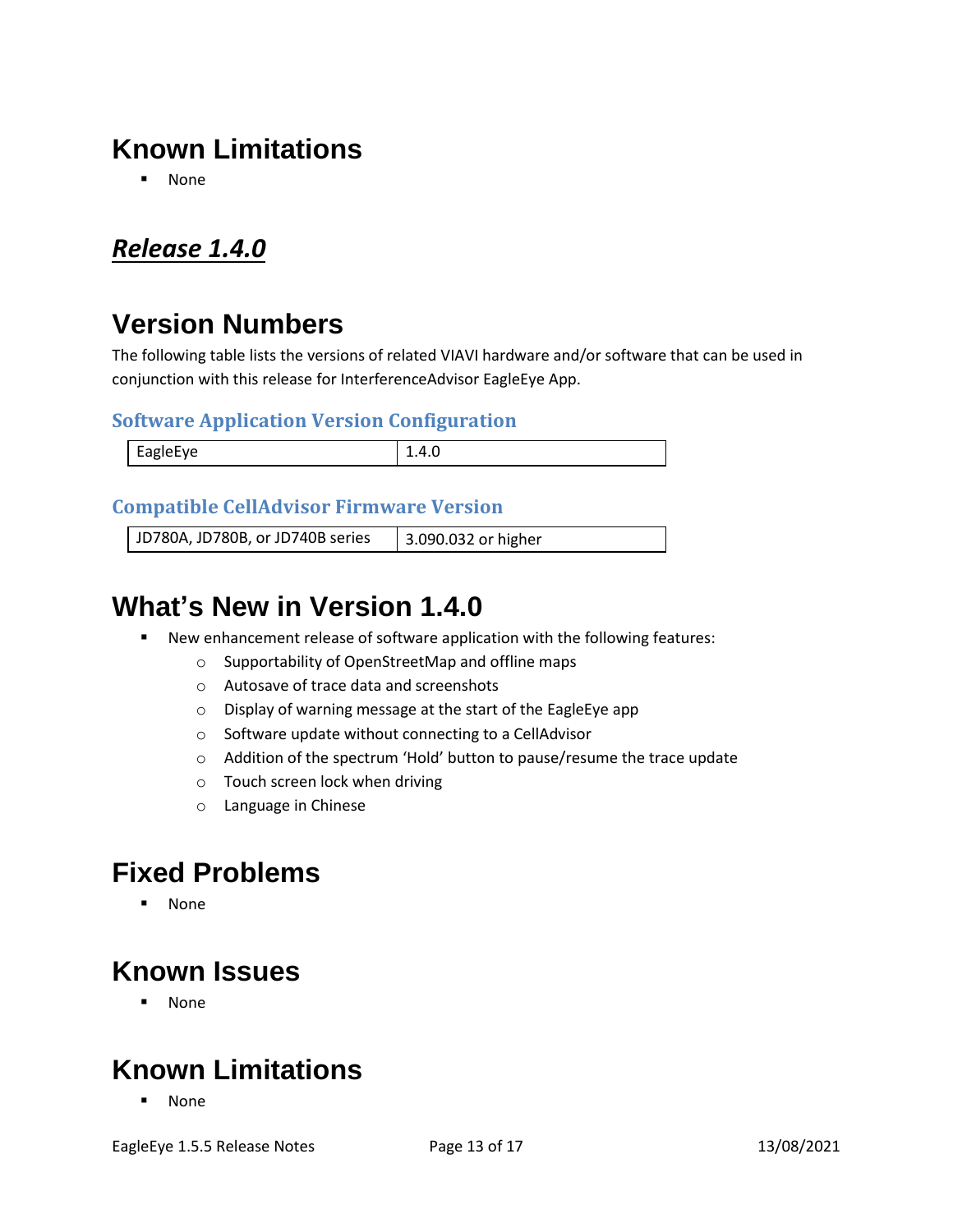## <span id="page-13-0"></span>*Release 1.3.1*

## **Version Numbers**

The following table lists the versions of related VIAVI hardware and/or software that can be used in conjunction with this release for InterferenceAdvisor EagleEye App.

#### **Software Application Version Configuration**

|          | - |
|----------|---|
| EagleEye |   |

#### **Compatible CellAdvisor Firmware Version**

|                                  | 3.065.447, 3.066.047, 3.070.041 |
|----------------------------------|---------------------------------|
| JD780A, JD780B, or JD740B series | and later                       |

### **What's New in Version 1.3.1**

- New enhancement release of software application with the following features:
	- o If there is no server response, users can still use the EagleEye app without closing it.

# **Fixed Problems**

▪ None

# **Known Issues**

▪ None

# **Known Limitations**

▪ None

### <span id="page-13-1"></span>*Release 1.3.0*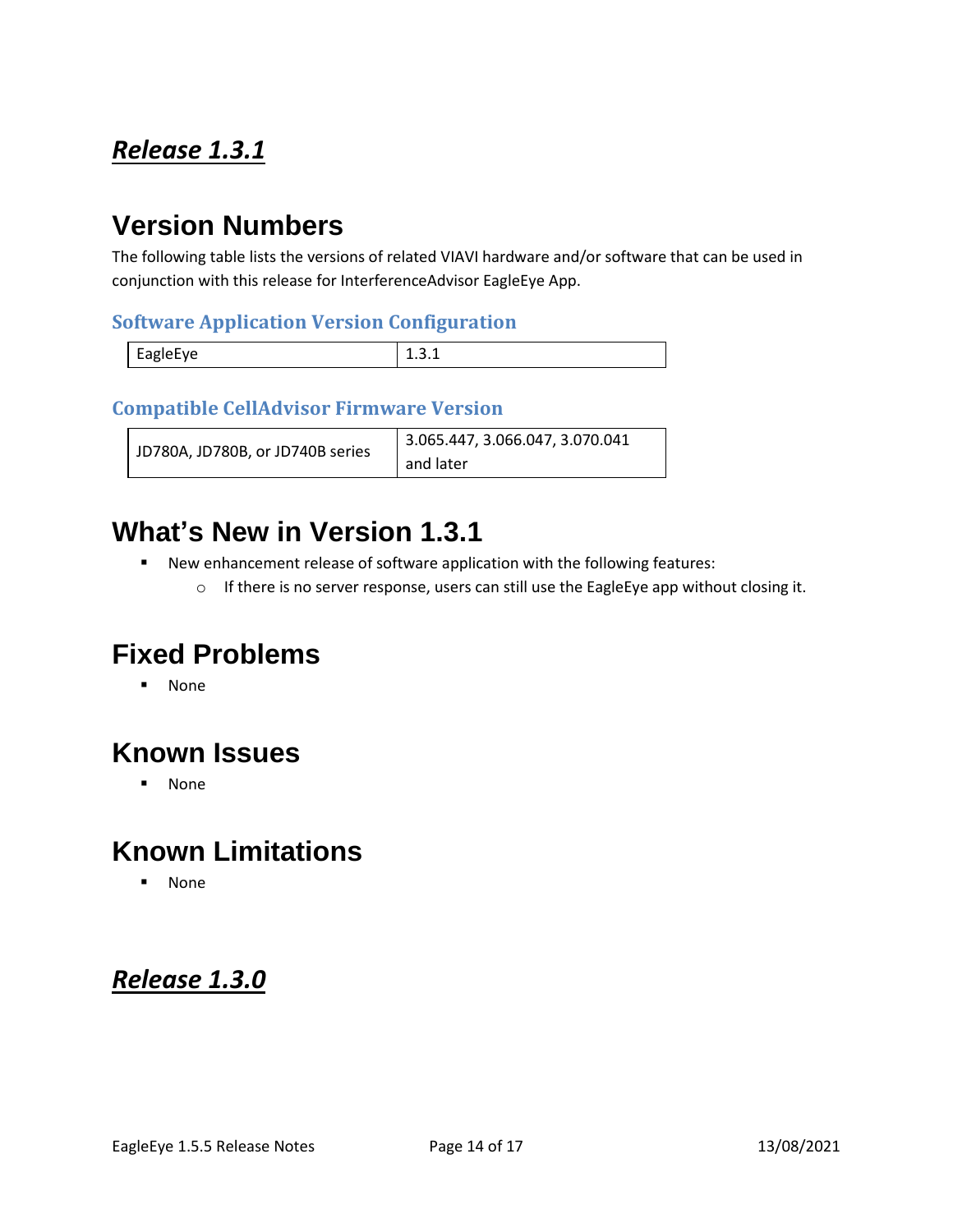# **Version Numbers**

The following table lists the versions of related VIAVI hardware and/or software that can be used in conjunction with this release for InterferenceAdvisor EagleEye App.

#### **Software Application Version Configuration**

| <b>FABIPFVP</b><br>Lupic- | - - - - - |
|---------------------------|-----------|
|                           |           |

#### **Compatible CellAdvisor Firmware Version**

```
JD780A, JD780B, or JD740B series
                         3.065.447, 3.066.047, 3.070.041 
                         and later
```
# **What's New in Version 1.3.0**

- New enhancement release of software application with the following features:
	- o Mini spectrogram on the map view (real time)
	- o Enable a marker to easily set and move to a designated frequency
	- $\circ$  Sensitivity mode to support a quick move to an optimized mode based on pre-defined settings (shortcut)
	- o Sweep mode control between Fast and Normal
	- o Enable tracking settings
	- $\circ$  Enable peak power bandwidth setting so that users can set peak power bandwidth to be included on location estimation within the span
	- o Enable a voice prompt repeatedly after the first estimation
	- o Add a hide and show menu
	- o Add s shortcut to show satellite view
	- o Alarm sound control for spectrum limit alarm and/or map view alarm
	- o Improve usability to quickly access and/or change configurations.
	- o Spectrum information display (RBW, Atten, Preamp)
	- $\circ$  Add channel power bandwidth setting values on the spectrum display (Mini spectrum, Spectrum, Spectrum Control)
	- o Match the color set in a map view and a history view
	- o USBTMC communication
	- o Support gated sweep setting for TDD interference hunting
	- o License activation control
	- o Logging with power history graph

# **Fixed Problems**

**None**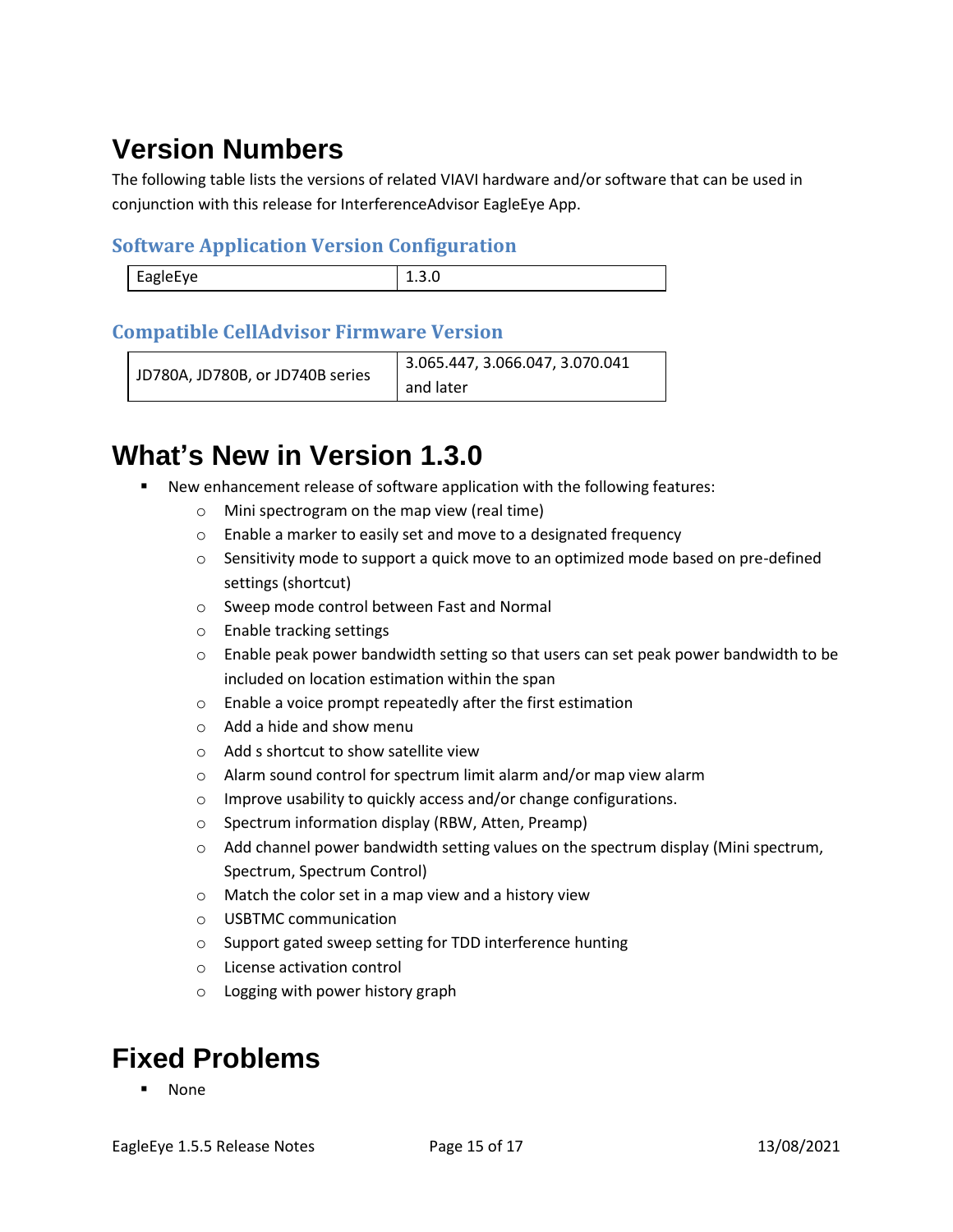# **Known Issues**

▪ None

# **Known Limitations**

▪ None

### <span id="page-15-0"></span>*Release 1.0.0*

## **Version Numbers**

The following table lists the versions of related VIAVI hardware and/or software that can be used in conjunction with this release for InterferenceAdvisor EagleEye App.

#### **Software Application Version Configuration**

| EagleEye |  |
|----------|--|
|          |  |

#### **Compatible CellAdvisor Firmware Version**

JD780A, JD780B, or JD740B series  $\parallel$  3.061.xxx and later

# **What's New in Version 1.0.0**

- First release of software application with the following features:
	- o Visualize received signal strength on the roads
	- o Indicate suspected area of interference onto map
	- o Directions and navigations
	- o Spectrum control and display

### **Fixed Problems**

▪ None

# **Known Issues**